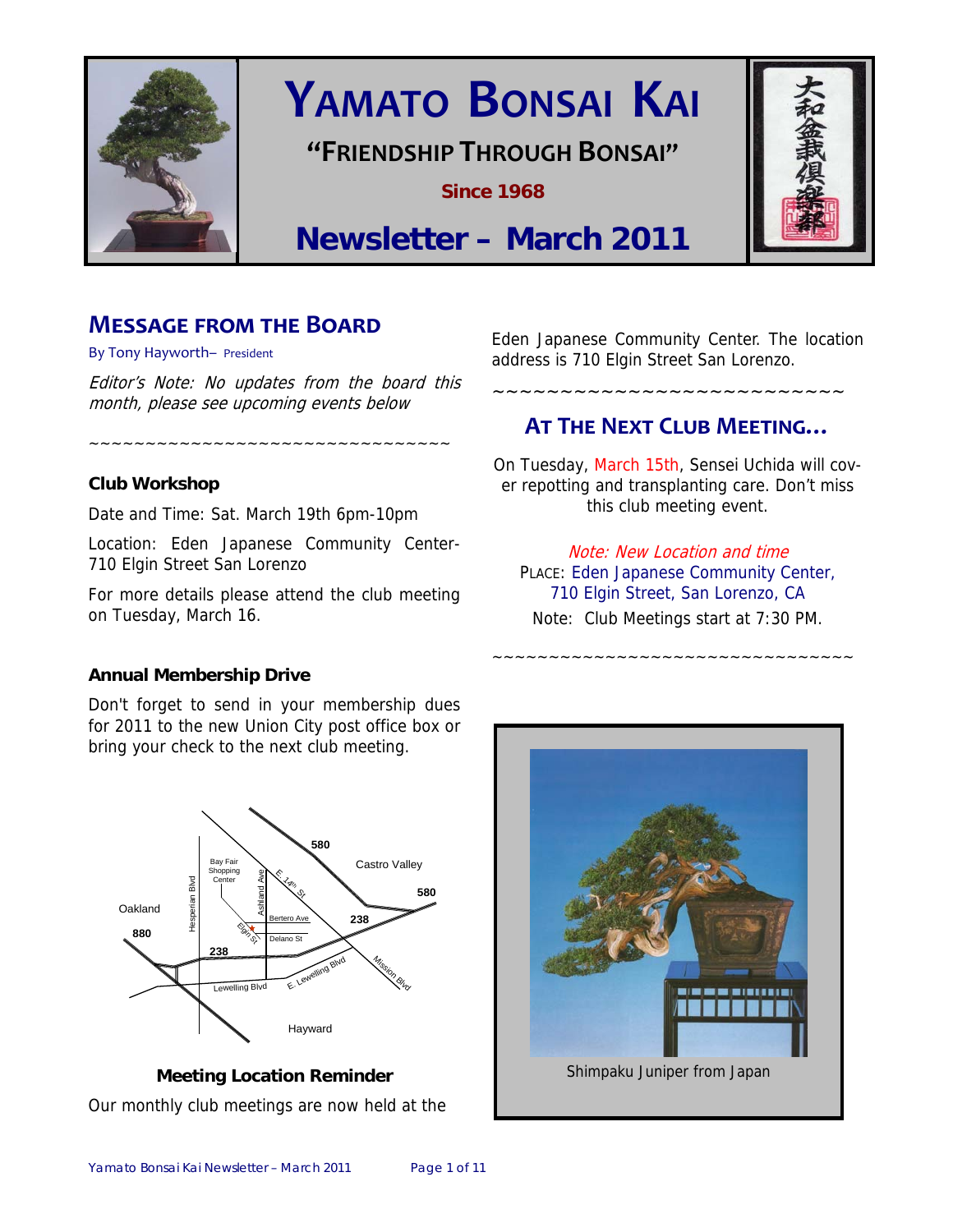### **COMMITTEES FOR 2011**

#### By Tony Hayworth

We have formed several committees for this year with the following chairpersons:

- Apparel Karen Paulos / See Karen if you have any input regarding shirts, hats, pins, etc., on what you'd like to see the club organize for 2011 and for our Annual Fall Show.
- Bus Trip Dave Barron / Dave is organizing a Club bus trip event for April. We need a minimum sign-up of 25 persons. Dave will have details and a write-up in the next newsletter. Cost is expected to be in the 2- to 25 dollar area.
- Holiday Party Richard Paulos / See Richard if you have any ideas or preference for this annual event in December.
- Web Site re-do Dave Barron and Noah Hanna are looking into gaining control of and redoing the Club Website. If you have any skills or want to assist them in this endeavor, please contact Dave or Noah.
- Eden Bazaar Kathy Baggett / in June our Club will help at the annual fund raiser for the Eden Japanese Community Center. Kathy will organize and lead our resource volunteers on this effort.

### **ANNUAL MEMBERSHIP DRIVE**

By Tony Hayworth– President

It is a great time to remind prospective friends or neighbors about the bonsai kai (club) and the many benefits and activities of the membership.

To name a few:

- Annual show
- Monthly club meeting with Johnny's demos and critique of your plants
- **Newsletter**
- Discount all year at Grove Way Bonsai Nursery
- Annual Holiday party
- Workshops
- Field trips
- And of course, "Friendship Through Bonsai"

Elsewhere in this newsletter is the member renewal form. Dues are the same as last year, \$45 for a single membership and \$55 for a family membership regardless of the number of family members as long as they are living in the same household.



# **SENSEI UCHIDA'S NOTES**

By Johnny Uchida – Club Sensei Editor's note: No update this month

# **Life History of a Bonsai**

By Noah Hanna

Introduction:

For this month's newsletter I have a special feature courtesy of the web page of Mr. Walter Pall, a well known bonsai artist from Germany. Mr. Pall was very kind to respond to my email request to use an excerpt from his website http:// walter-pall.de. It is rare to find a photographic history of the development of a bonsai that is this complete, it covers a time frame from 1984- 2010.

~~~~~~~~~~~~~~~~~~~~~~~~~~~~~~~~~~~~

What struck me about this article was not the quality of the tree, (although I would say most of us would not mind to own this tree in its current state). What struck me was the underlying message of Mr. Pall's statements about the importance of working with quality bonsai material. This is something that I am coming to grips with myself as I look over my collection. Rather than trying to summarize the intent of this article in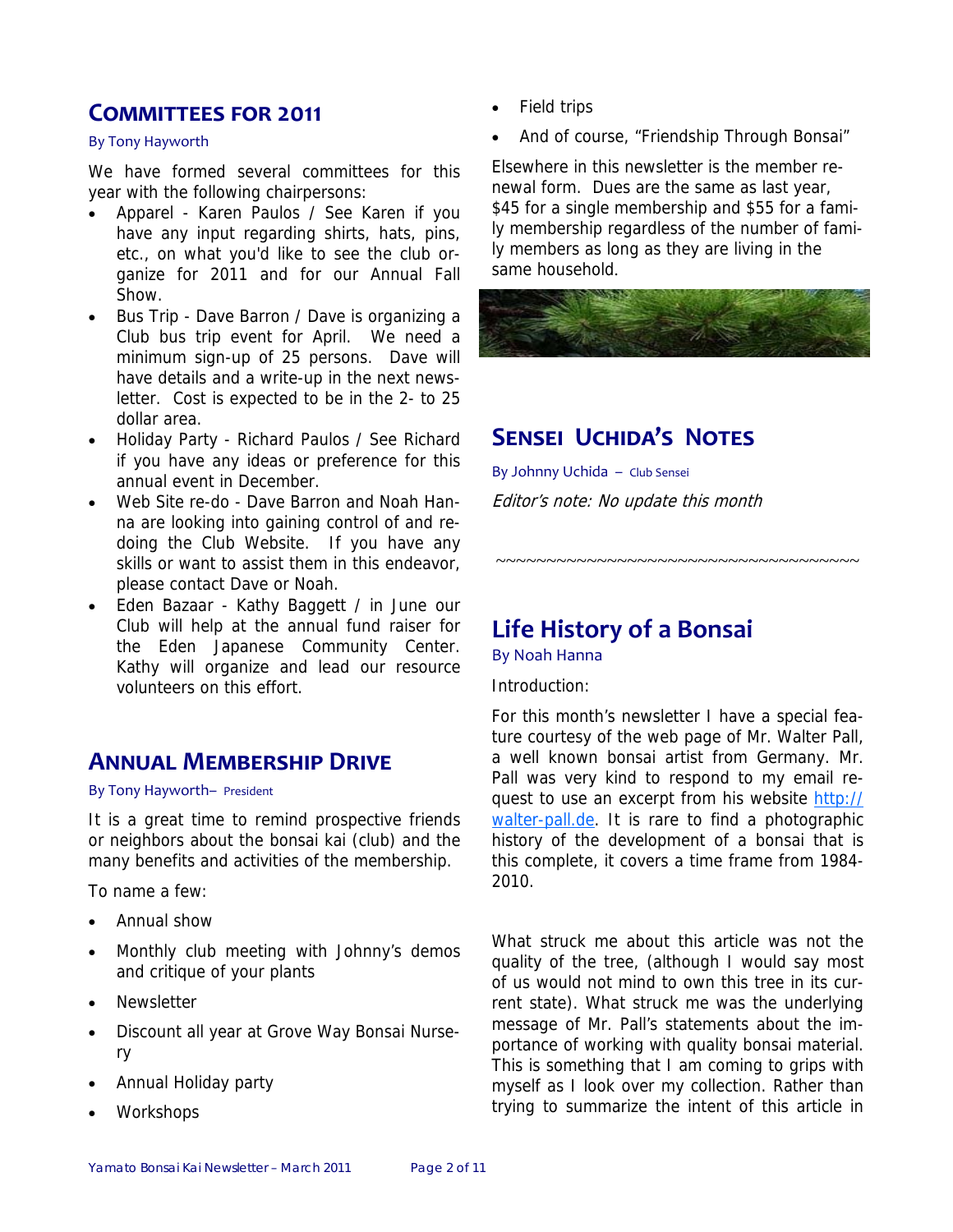writing, I will present some pictures from the gallery that I feel tell the story well.

Editor's note: All images are used by permission of Walter Pall. The original gallery can be found at http://walter-pall.de/maplesjapanese\_maple\_nr\_\_3.jpg.dir/ index.html



First photo: dated June, 1984

This is the Japanese Maple purchased from a nursery for the equivalent of \$10 US dollars. The price is right, but the material is nothing special. Probably a lot of us started out a few of the trees in our collection this way.

#### Skip ahead to late 1993

Some progress is made over 9 years but there is a long way to go to improve the quality of the material



1994: getting down to business

Certain branches are allowed to grow out to thicken lower branches. This technique is important for deciduous trees, when the lower branches are thinner than the upper branches where strong growth tends to happen in untrained material.





Spring 2002: Mr. Pall is fed up with the poor root spread (nebari)...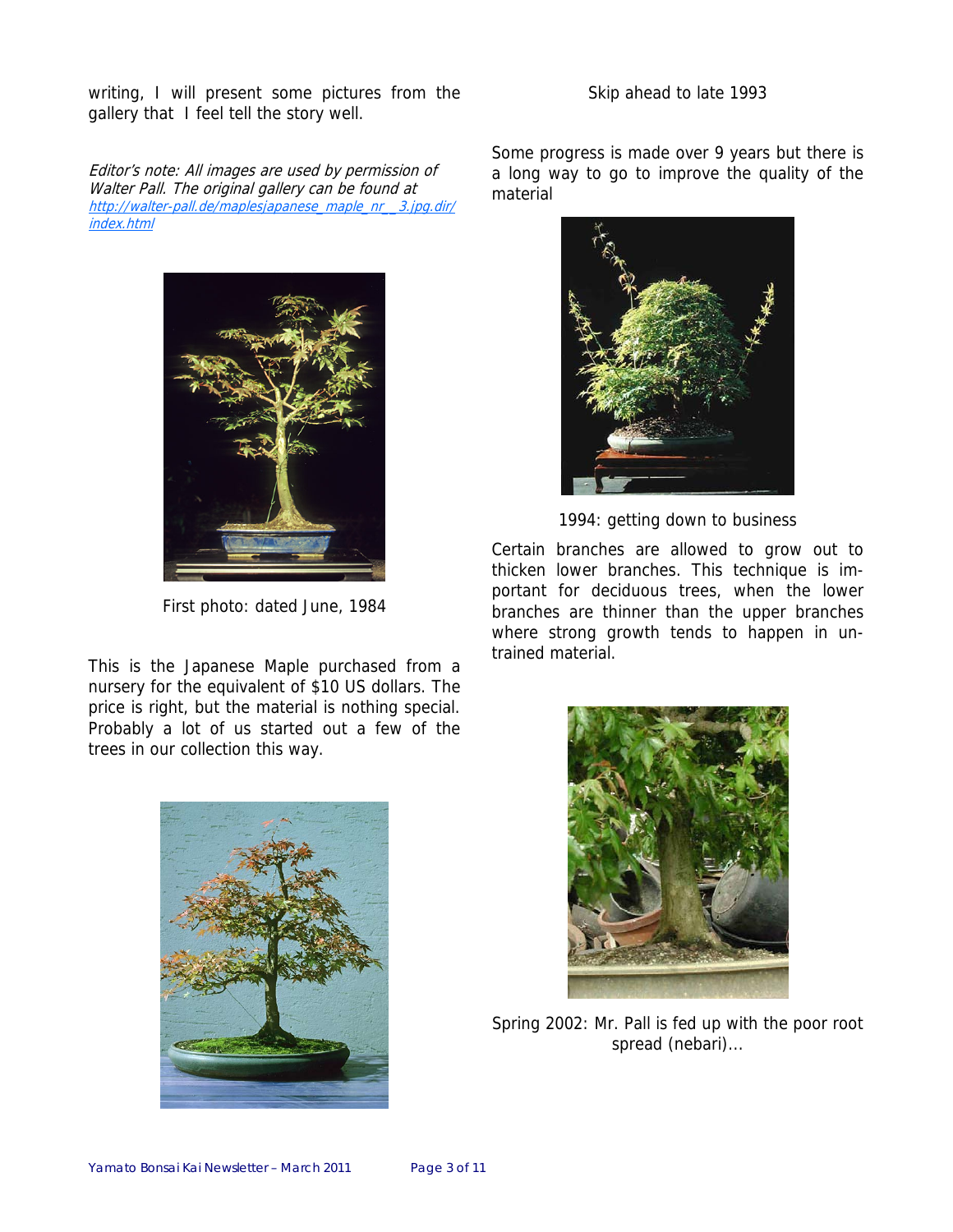

...and takes action-air layering at the base of the trunk to generate new roots and a new root spread.



#### Winter 2002

The tree is placed in a large growing pot with the air layer buried to hopefully generate new roots. Notice also that the branches are allowed to grow freely at this time in order to enhance the root growth.



Summer 2006: results!

Not shown here is the process of checking the new roots and carefully separating the tree from its previous roots. Air layering at the base of an existing bonsai tree to generate nebari may seem extreme, but it is sometimes the only way to improve the roots in an established bonsai.



Fall 2010: Much improved

#### Analysis:

So what are the lessons we can learn from the experience of 25+ years? The results are impressive, but let me take a quote from Walter Pall: "Don't waste 25 years!... go from much better quality at the outset." You can learn a great deal from the techniques shown here, and as a bonsai artist I think it is important to develop the skills necessary to improve your trees to the next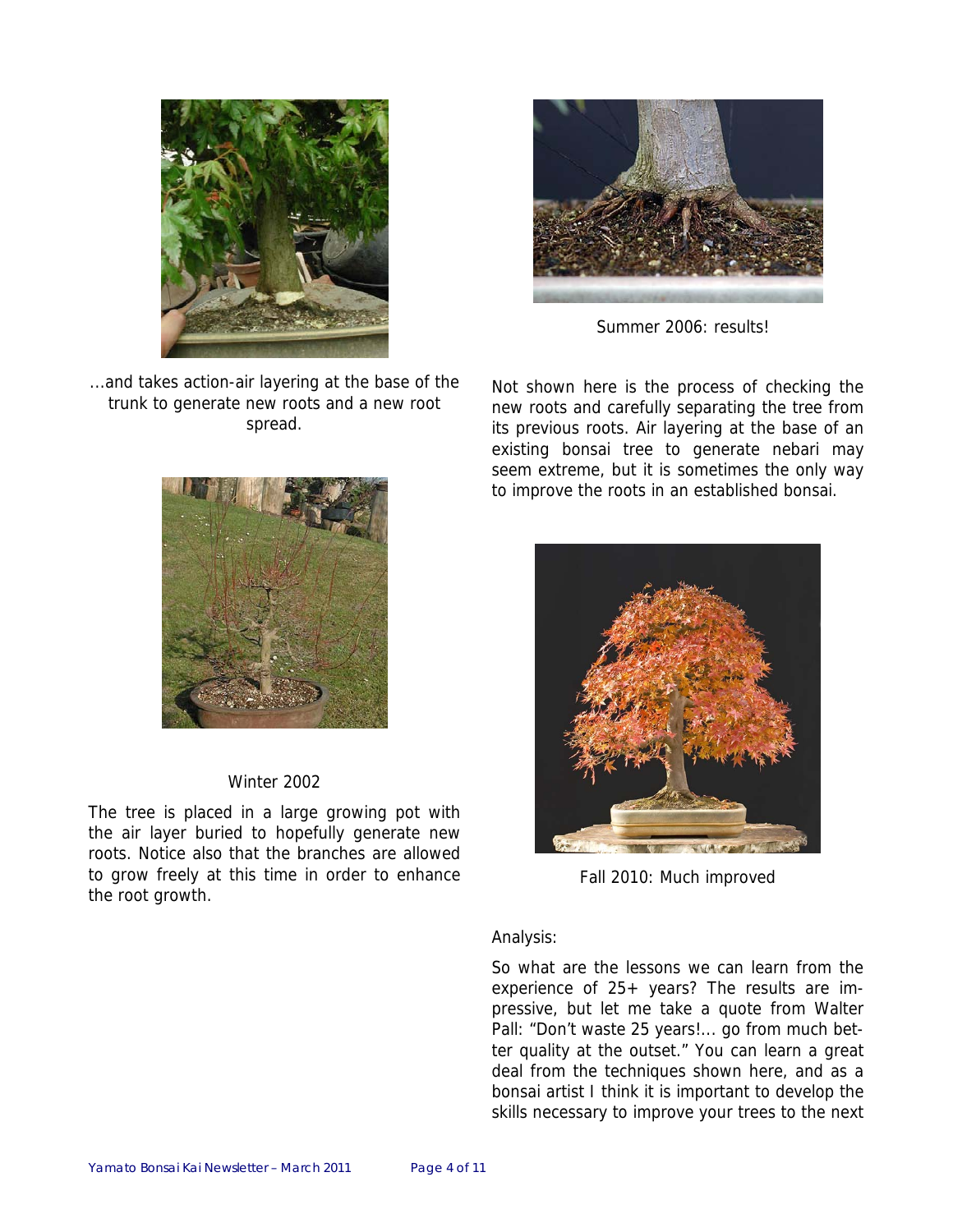level of quality. That being said, Mr. Pall is absolutely correct when he says on his web page that you can achieve superior results to what is shown here in less time by starting out with better material that has the right qualities from the beginning.

I don't want to beginners to think there is only value in bonsai material that is expensive or very old or refined, particularly as you are learning to apply techniques like the ones seen here. In fact sometimes the most challenging and rewarding material can be the bonsai that you rescue from neglect or that unexpected "diamond in the rough". But you should always keep in mind the time investment that will be required and weigh that against the results you expect from the tree.

If your goal is to ultimately to display your tree in a bonsai show or just show off a bonsai that is refined and looks its best, you will need to spend the time to get it to that state. Taking the time to select material carefully will greatly speed up the process and improve your resultswhether you are spending \$50 or \$500.

Another important lesson here is that the techniques that make a good "mature" bonsai, do not always make the best results for bonsai in the early stages of their development. Note that when I say mature, the maturity is in the level of refinement of the image, not necessarily the age, (some people say "finished" bonsai here, but as long as a tree is alive the bonsai is never really finished!). Note the use of growing pots to encourage strong root growth, techniques like air-layering, and the fact that the branches are frequently allowed to grow out to thicken them as necessary. If the tree was simply wired, pruned to shape, and repotted in the same shallow bonsai pot every year, improvements to the roots, branch structure, and thickness of trunk will be very slow if not impossible to achieve.

If you take some time to review the tips below that Tony Hayworth provided to us in the October newsletter you will get some excellent guidelines for what you should be looking for when choosing your next bonsai. Evaluating the possibilities in source material and determining the time and techniques that would be required to make a tree into something you are proud of are part of the process of learning to "develop your eye" for bonsai.

~~~~~~~~~~~~~~~~~~~~~~~~~~~~~~~~

# **Selecting Bonsai Material**

#### By Tony Hayworth

For me personally, bonsai is finding something at a nursery or growing area, or collecting something from the wild, and then turning it into a bonsai. This is my thing. I much prefer the creation aspect versus the maintenance responsibility.

When you are searching for a new tree, keep a bonsai style in mind. While a few bonsai artist can turn almost anything into a nice or spectacular bonsai, for most of us, it is more difficult and we cannot always achieve that great finished product. Why? Well, the main reason is we start with something of poor or inferior quality. It then takes many years or even a lifetime to over come the flaws towards perfecting it. My advice is do not waste your valuable time and valuable resources on tress that have too many flaws or unrealistic expectations along a path of being a nice bonsai. Learn to select trees that have a good potential for being a bonsai. Therefore, keep the following in mind.

**Step One** – Train your eyes and mind to know what are the classical styles of Bonsai, and some of the natural variations. You must look at books, magazines and the Internet. Go to shows also. Look at and study as many bonsai resources as you can to train your eyes. If you cannot visualize the end-state of your chosen material… you will never get there. Always work on developing you bonsai eye!

**Step Two** – choose material that has a good "trunk formation"; that has good "root for-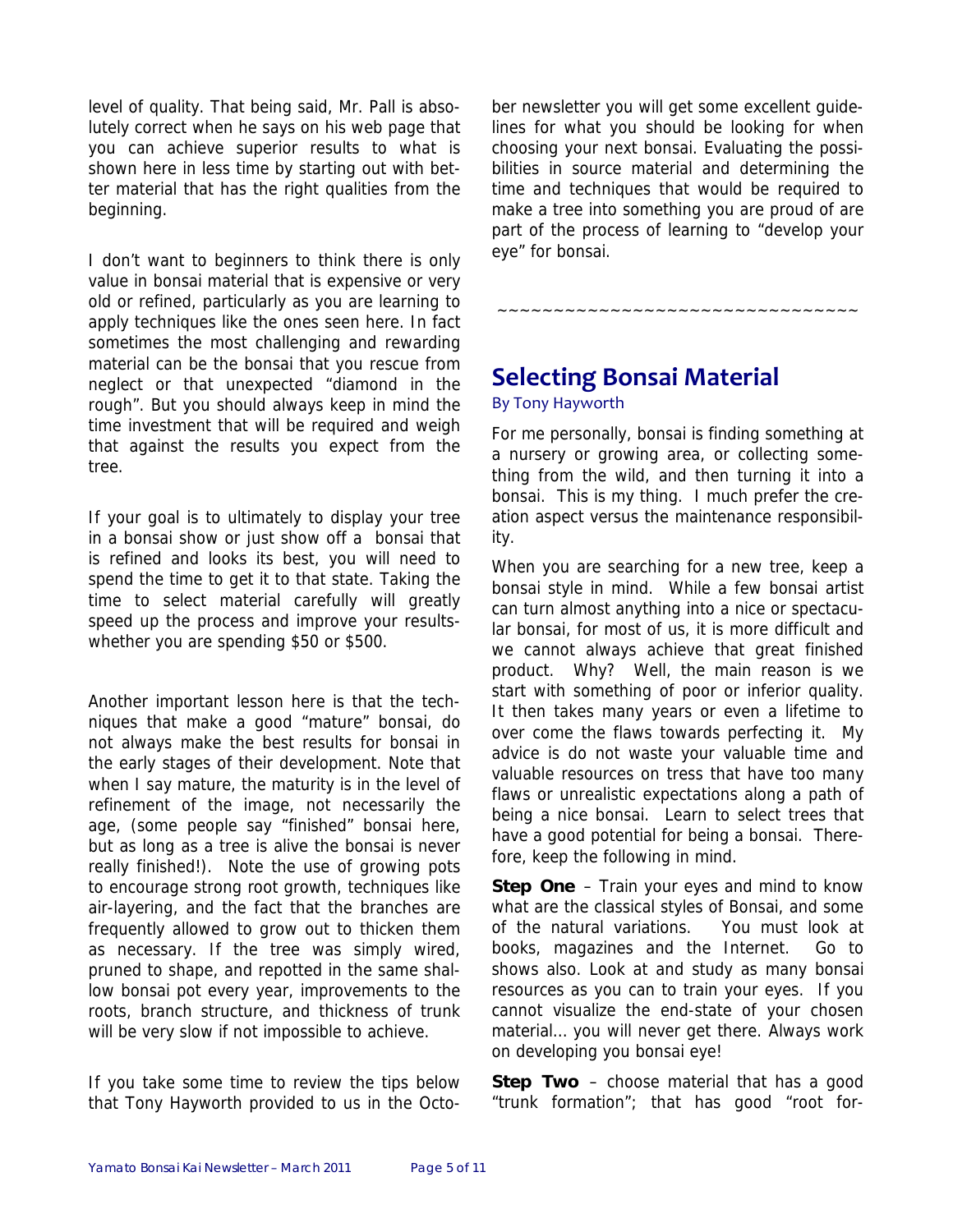mation"; that suggests the initial "first three branches" (or at least the #1 branch!). These three items take the most time, skill or resource to achieve. So when it comes to choosing new material… the better these items are, the faster you will achieve success.

Trunk Formation – This should be your number one concern. If there are major flaws in the trunk, this will be the most difficult to overcome. In your selection if you do not easily see a recognized bonsai style for the tree, it may be something you want to avoid. The more bonsai experience you have, either through reading, looking at pictures or doing, you may stumble into a style or two more easily. In general, except for formal upright (chokkan) you are looking for motion in the trunk. Let the motion tell you what you should be doing towards the style of the bonsai.

Major Branches – establishing the first three branches, from the bottom up, is essential in your initial shaping of a bonsai. It is very difficult to overcome branch thickness defects with these branches. So pay attention when establishing the #1 branch and so on.

Rootage – this one might surprise you. Yes, pay attention to the rootage FROM THE BEGINNING. In my early days I did not do this. I was too busy and excited counting the proper number of branches and their directions… that I just didn't get it. I now have some really nice looking bonsai (trunks and branches), but they are not first rate bonsai because of the early mistakes with the root formations, mostly coiled roots or crossed roots at the base. Make sure you do not bury the roots too deep during your transplanting – keep exposing them over time. Look at good pictures and practice good technique when you repot. This is a key item at the initial planning of nursery stock to the pre-bonsai stage!

**Step Three** – buy from reputable nursery sources. Chances are the taproot has been cut and it has been in decent soil to encourage fine rootage. The larger the nursery pot, and the longer the specimen has been in a container, increase the degree of difficulty in handling the transformation to a bonsai pot and into the prebonsai stage of development. Let's face it, the operation on a 1 gallon stock versus a 20 gallon container, while on the surface looks the same, there are more risks and more surprises. If you are dealing with collected material, do not be in a hurry to get it into a bonsai pot. It should take several years to achieve that progression.

#### **Pre or Finished Bonsai**

First and foremost… do not just buy anything based on price alone. A high price doesn't always mean it is a fine specimen. Learn what makes a tree valuable (and it is not nice moss!). It is perfectly okay to obtain a finished bonsai tree, but if you are not equipped with the knowledge to maintain it… within three years it will outgrow its shape and not be worth its original purchase value. That is okay also, as you can still enjoy it, but you will probably need to pay someone to maintain it for you.

If you purchase fine trees, you have an obligation to learn about its specific maintenance to maintain its beauty. Do not let it grow uncontrolled or it will be ruined. When this happens, I always feel sad… however, there is some light in the tunnel if you keep it alive. It can be transformed into another style or it can be reworked into a new masterpiece of the same style, given the right circumstance, time and talent.

Bonsai Tip: What makes a tree valuable?? As beauty is in the eye of the beholder… there are those who would debate this question until the end of time. Let me share with you my feelings on the subject as follows.

- A tree that is easily identified as a classical bonsai style or grouping or arrangement (on a rock, bunjin, moyogi, etc);
- Is properly positioned in an acceptable bonsai pot;
- Has defined rootage and a proper tachiagari;
- Is of advanced age in its presentation  $-$  either naturally or by artist technique;
- Has attention to detail with shape and lines (symmetry/balance)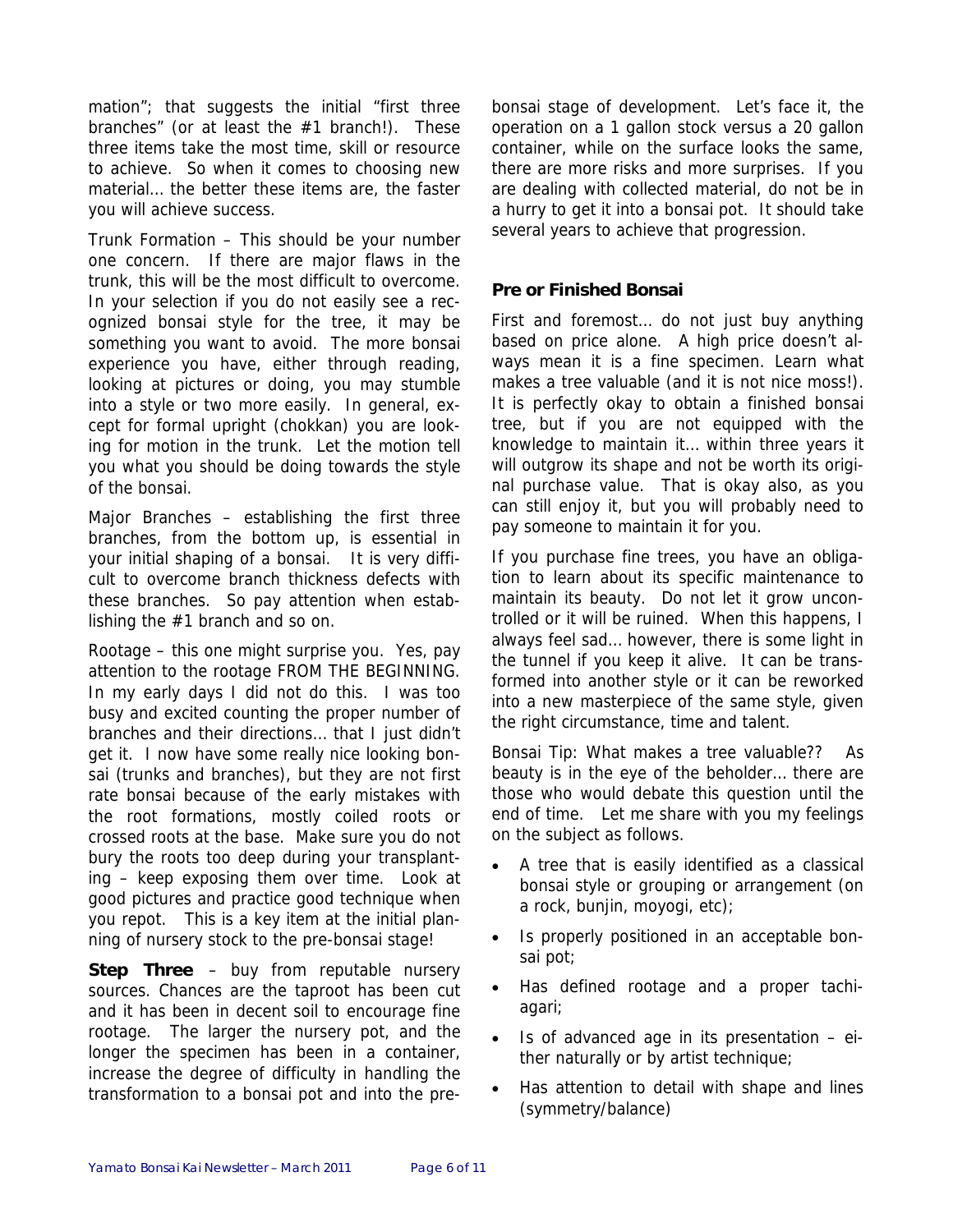- Has a properly defined and developed apex;
- Has a properly defined and thickened  $#1$ branch;
- Has developed secondary and tertiary branch structure;
- Has developed an interesting trunk that is mostly free of defect or that has advance techniques applied to minimize the negative effect towards an interesting trunk;
- Has properly placed branches for the style and shape being presented;
- Has clean and natural Jin and deadwood;
- Has no unacceptable wire marking;
- Is disease free
- Is not overrun with "Moss"!

# **Bonsai Basic**

By Noah Hanna

First and foremost on our minds this month will be repotting. If your deciduous trees are sprouting leaves, the conventional wisdom is you are probably better to wait until next year. Wiring deciduous bonsai is not the best idea at this time of year either because the emerging sprouts and young leaves are delicate and can be knocked off in the wiring process.

~~~~~~~~~~~~~~~~~~~~~~~~~~~~~~~~~~~~

Prepare for repotting with the appropriate soil mixtures, the appropriate drainage is important. Keep your soil components dry as it's still raining from time-to-time.

From now until May is also a good time to do cuttings and other propagations. It is perhaps a little early to start air-layerings but ask an experienced member for advice.

Junipers and pines are fair game now for repotting. In all cases you will still want to protect the trees afterwards from drying out or overwatering. Do not fertilize or do so very lightly until the tree has recovered. Remember that aftercare is a huge part of the health of the tree in any operation.

I personally use a straight b1 solution on pines after repotting rather than Superthrive since Superthrive labels indicate that it contains fungicides, and this could impede growth of mycorrhiza. But it's important to note that many bonsai artists have used the product successfully for years on pines so maybe this is not an issue? Whatever product you may want to try, make sure you read and understand the labels. Be wary of claims or testimonials for any of these types of products, especially when you can not verify what the actual ingredients are. Worse than just wasting money, you may actually end up harming your trees.

Watch for your evergreen bonsai to be emerging from dormancy, in most cases you should be OK to start fertilizing evergreens like junipers, but be cautious about the level of nitrogen you use. Be aware with inorganic slow release fertilizer (Osmocote, etc) that some granules may be still present below the soil line that are not used up, and as soon as the weather warms up they will release their remaining fertilizer. If you apply too much fertilizer now you may be giving your tree a "double whammy" of nitrogen that the roots are not able to cope with.

From past observation Sensei will usually apply a light application of fish emulsion as his evergreens start to wake up, something along the lines of a full strength application of 5-1-1. When to start fertilizing deciduous can be tricky, as a rule of thumb I wait until the leaves are fully opened up and start out lightly with fish emulsion or a slow release organic. Sensei has rapeseed cakes and the slow release organic teabags which are both good early in the season as well, also inorganic fertilizers are fine as long as you are careful about the application, how strong the application, and the NPK (nitrogen(N), phosphorus(P), and potassium(K)) levels.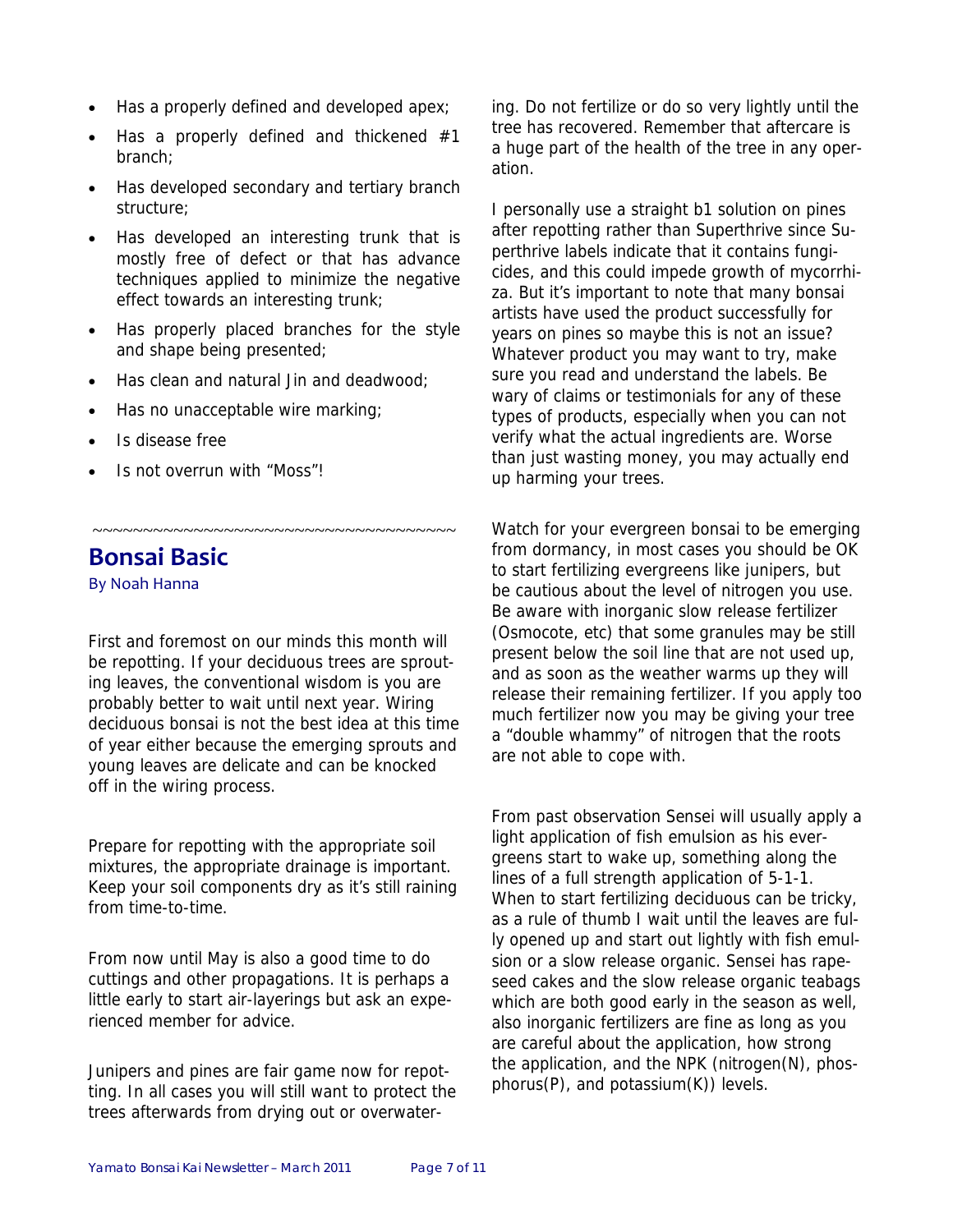Remember that you want compact, controlled growth, particularly on deciduous trees that can get very leggy. Finally, if you have trees that are taking longer than usual to come out of dormancy don't panic. Move them to a sunnier spot and let them take their time and then fertilize when they are ready. I have not seen any evidence to indicate that applications of high nitrogen fertilizer will "wake up" either deciduous or conifer bonsais.



### **GSBF CALENDAR OF EVENTS**

(For a more complete list, please refer to Golden Statements calendar of events or visit the web site at www.gsbf-bonsai.org).

Some nearby scheduled events are:

#### **March 19 20 Palo Alto, California**

Kusamura Bonsai Club: 51st Annual Show at the Lucie Stern Community Center, 1305 Middlefield Road. Admission is free. Show hours are Saturday: 12 -Noon to 5PM, and Sunday: 10AM-5PM. There will be demonstrations, raffles, and club member tree sales both days. Guest Demonstrator to be announced. For more information, contact Jerry Carpenter at 408-557 -0166; 408-823-9525 or jcsf1090@comcast.net

#### **March 23, 24, 25, 26, 27 San Mateo, California**

Bonsai Society of San Francisco: Annual Bonsai Exhibit located in the San Francisco Flower and Garden Show at the San Mateo County Event Center, 1346 Saratoga Drive. General admission to the show is \$20.00. The hours are: Wednesday-Saturday 10AM-7PM and Sunday 10AM-6PM. For more information visit our website www.bssf.org. For general information on the Flower and Garden Show visit: www.sfgardenshow.com

#### **April 2**

#### **San Francisco, California**

Bonsai Society of San Francisco Bonsai: Special Sales Event in the Recreation Room of the San Francisco County Fair Building, Ninth Avenue and Lincoln Way

in Golden Gate Park. Bonsai and related items will be on sale by club members. Hours are 9AM-3PM. This sale is an addedum to the club's show of March 23- 27 at the San Francisco Flower & Garden Show. Free admission; some parking available behind the building. For more information visit our website: www.bssf.org

#### **April 2-3**

#### **Sacramento, California**

Bonsai Sekiyu Kai of Sacramento: 34th Annual Bonsai Show at the Sacramento Betsuin Buddhist Church, 2401 Riverside Blvd. Hours are: Saturday, 12-Noon-5:00PM, and Sunday, 10AM-3:30PM. Demonstrations at 2PM, both days by Bonsai Master John Uchida. Amenities include refreshments, light snacks, door prizes, raffles, and a Silent Auction. Plant and bonsai tool sales will also available. For more information contact Ron Krause at 916-481-4792 or rkrause@surewest.net

#### **April 8-10 San Jose, California**

**San Jose Betsuin Bonsai Club: 41st Anniversary Exhibition** at the San Jose Buddhist Church Betsuin, 640 N. 5th Street. Hours are Saturday, Noon-5PM, and Sunday, 11AM-4:PM. A demonstration featuring Harry Hirao, 'Mr. California Juniper' will be at 1PM, both days. The demonstration trees will be raffled at the conclusion of each demonstration. Plants and bonsai material will be available for sale. Free admission. For more information, contact Ken Azuma, 408- 730-4506 or **kennethazuma@sbcglobal.net**

#### **April 9-10**

#### **Sacramento, California**

American Bonsai Association: 52nd Annual Show and Sale at the Shepard Garden and Arts Center, 3330 McKinley Blvd. Hours are Saturday, 10AM-5:00PM, and Sunday, 10AM-4:00PM. Demonstration at 2PM both days by Bonsai Master Bob Shimon. Beginner workshops available, and intermediate and advanced workshops taught by Bob Shimon. Large member and vendor sales areas; raffles and door prizes. Free admission and ample parking. For more information contact Greg McDonald at Gre-

gandleeanne@comcast.net or by phone 530-642-2521.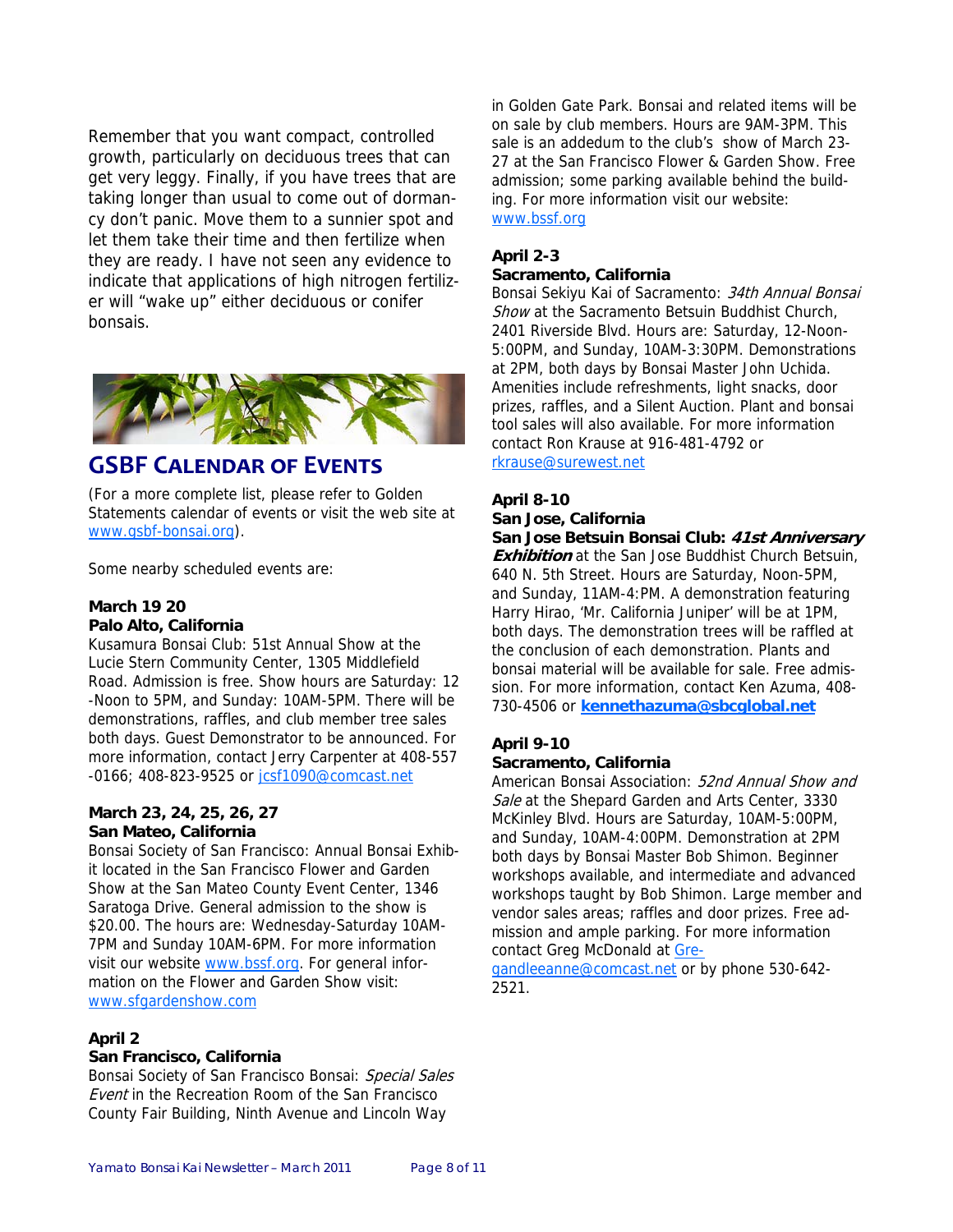

#### date our contact and mailing list information. Thank you.

### **YAMATO CLASSIFIEDS**

Notice: if you want to advertise something in this space, please compose your text and contact the Newsletter Editor.

~~~~~~~~~~~~~~~~~~~~~~~~~

# **THIS MONTH …**

A very Happy Birthday to:

#### **February**

25th – Dagmar Bedard 27th – Don Fernquest 30th – Brad Sheldon

Happy Anniversary and many more 1st – Doris & Art Johnson 14th – Dennis & MaryEllen Hawkins

| YAMATO BONSAI KAI - 2011 BOARD |                              |                              |  |
|--------------------------------|------------------------------|------------------------------|--|
| President                      | Tony Hayworth                | 510-289-5731                 |  |
| Vice-President                 | Karen Paulos                 | 510-410-5782                 |  |
| Secretary                      | (open)                       |                              |  |
| Treasure                       | Dave Barron                  | 510-657-6895                 |  |
| Director 2010/11               | Carl Osterholm               | 925-274-1574                 |  |
| Director 2010/11               | <b>Brad Sheldon</b>          | 510-888-1139                 |  |
| Director 2011/12               | Dennis Hacker                | 510-559-1755                 |  |
| Director 2011/12<br>Advisor    | Dennis Hawkins<br>Jack Ellis | 510-657-8229<br>925-455-5429 |  |

~~~~~~~~~~~~~~~~~~~~~~~~~~~~~

# **CONTACT US**

If you need to mail anything to the club in general, please send to:

#### **YAMATO BONSAI KAI P. O. Box 770 Union City, CA 94587-0770**

If there is anything you would like to contribute or comment on regarding the newsletter, contact the editor, Noah Hanna, at noah@invalidargument.com

If you have moved, or changed your email address, please notify Yamato Bonsai Kai, so that we may up-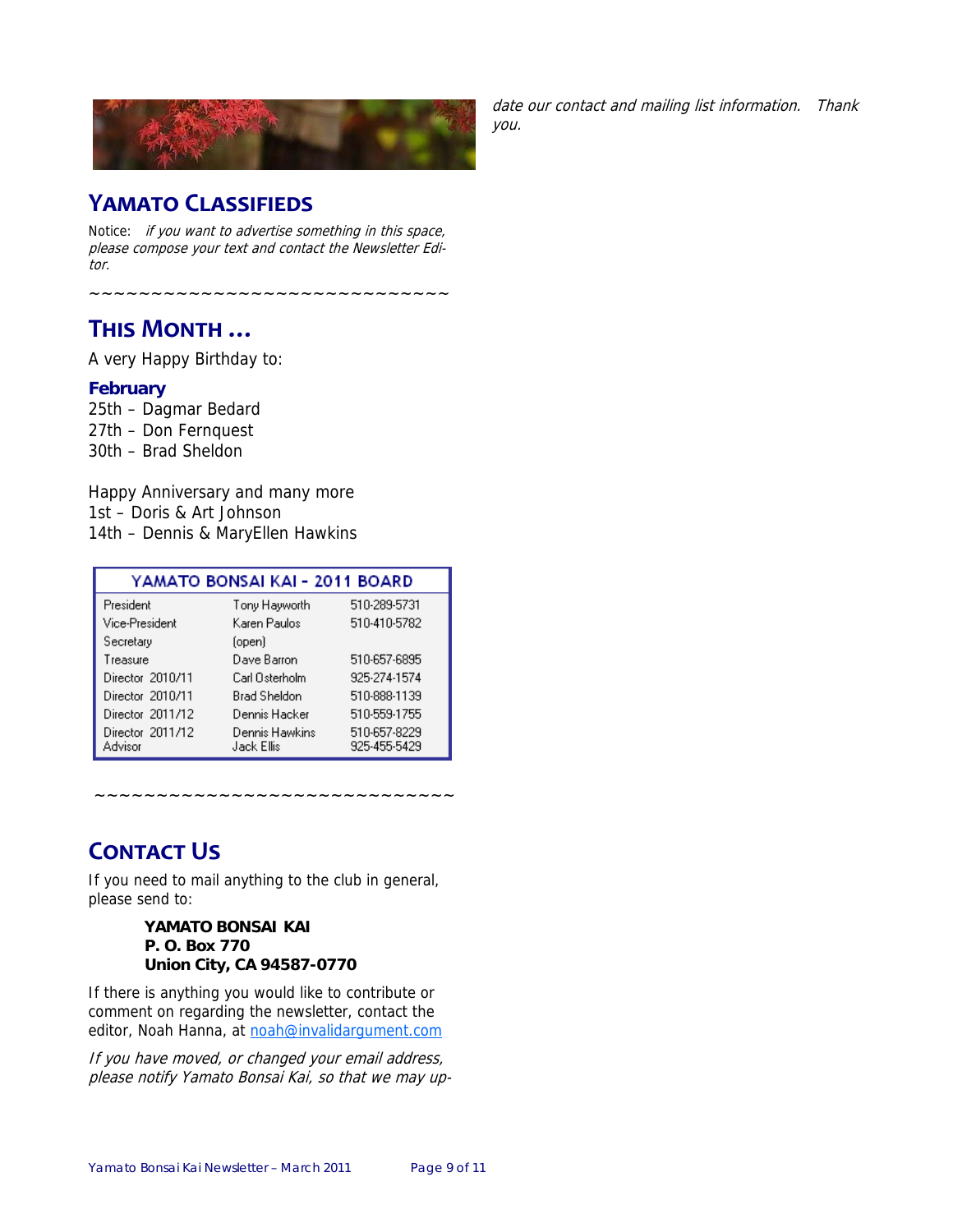### **2011 Yamato Bonsai Kai**

#### **–– MEMBERSHIP REQUEST FORM ––**

|                            | Request Type:   [ ] Renewal [ ] New |                                          |
|----------------------------|-------------------------------------|------------------------------------------|
| <b>Membership</b><br>Type: | [ ] Single                          | [ ] Family                               |
| <b>First Name(s):</b>      |                                     |                                          |
| <b>Last Name:</b>          |                                     |                                          |
| * Address:                 |                                     |                                          |
| * Phone:                   |                                     |                                          |
| * Email Con-<br>tact:      |                                     |                                          |
| ** Birthday<br>mm/dd:      |                                     |                                          |
| ** Anniversary<br>mm/dd:   |                                     | (enter spouse name if single membership) |

#### **Instructions**

Enter appropriate information in the provided form. Return this request form in person to the next club meeting or return by mail to:

> **YAMATO BONSAI KAI**  P. O. Box 770 Union City, CA 94587-0770

To continue your membership and to receive the newsletter uninterrupted, please respond with your membership request form by 28 February.

Make checks payable to "Yamato Bonsai Kai".

#### **Notes**

**Single** = \$45

**Family** = \$55 (same household)

**Email** = requested for Newsletter distribution \*= **Address**, **Phone** & **Email Contact** are only required on New Requests or if you have changed your details in the last year

\*\*= **Birthday** & **Anniversary** = Optional. Used only for newsletter congratulatory announcement